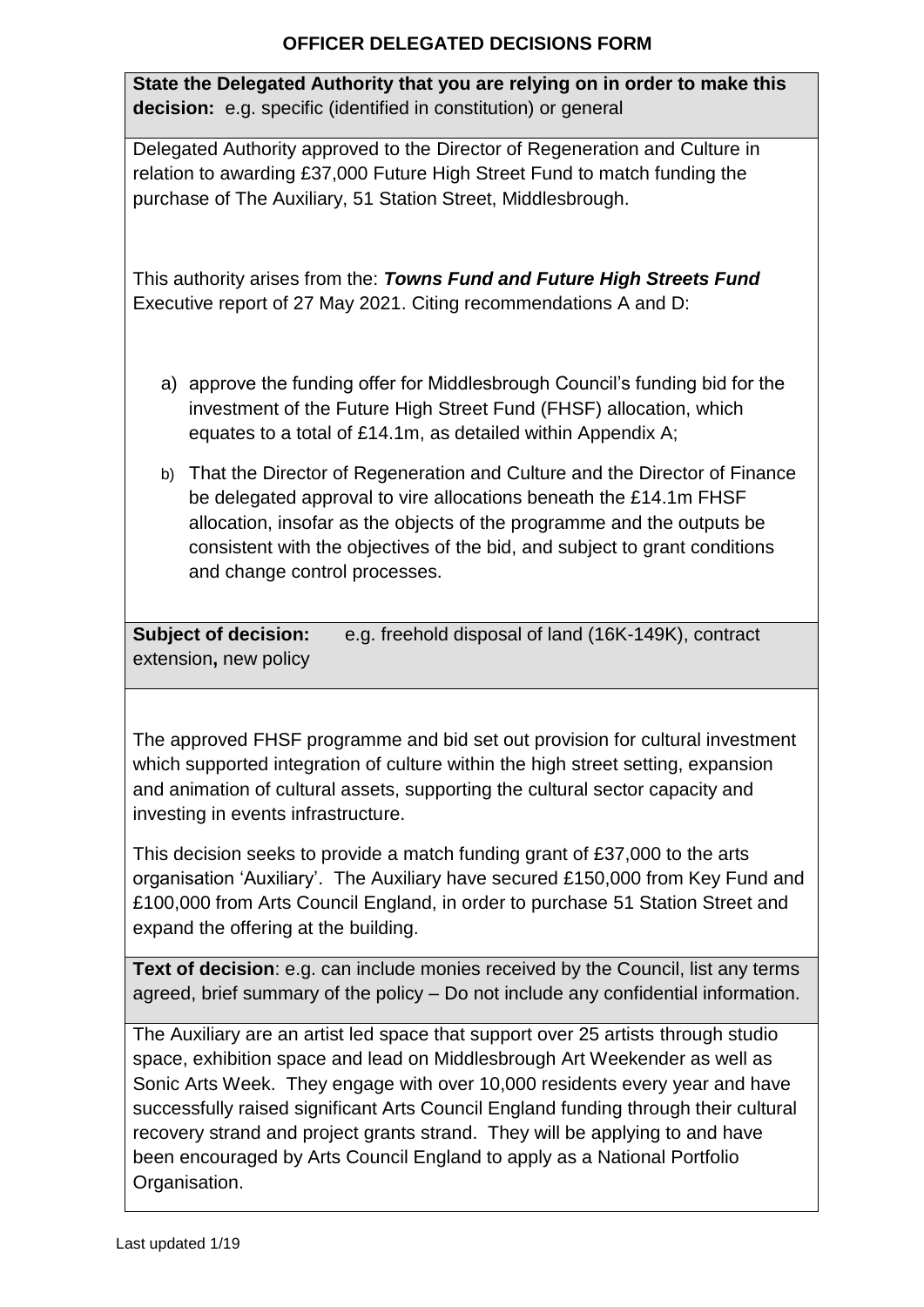#### **OFFICER DELEGATED DECISIONS FORM**

The organisation are uniquely placed to secure National Portfolio status, providing a huge boost to the cultural infrastructure of central Middlesbrough and a platform from which to expand and support the cultural sector. To secure this third party match funding, the FHSF programme has been aligned to enable investment of £37,000 to secure the freehold purchase of the property and support the cultural sector.

**Reason for decision:** e.g. benefits, new legislation requires a policy, review of opening hours, non- key decision, outside of agreed budget framework

- The funding has been secured for the majority of the purchase of the building, the landlord my sell the building to another bidder if the council do not provide the match funding.
- This secures the organisations' place in Middlesbrough as a key player of the cultural sector.
- The funding objectives and outcomes are consistent with the approved business case and bid for FHSF funding allocation and programme objectives.

# **Other options considered (if any)**

There are no other arts organisations who have received capital external funding that have a gap in securing other funds. As such, by not providing the funding then the organisation will fail to acquire the property. This would severely reduce the chances of getting and additional National Portfolio organisation in Middlesbrough and this could result in the organisation relocating out of the town / area.

**Has an Impact Assessment been completed Yes/No – if yes please attach to** the decision.

No

**Declarations of Interest by any member or relevant local government body**

N/A

**Who have you consulted as part of the decision making process** e.g. Head of